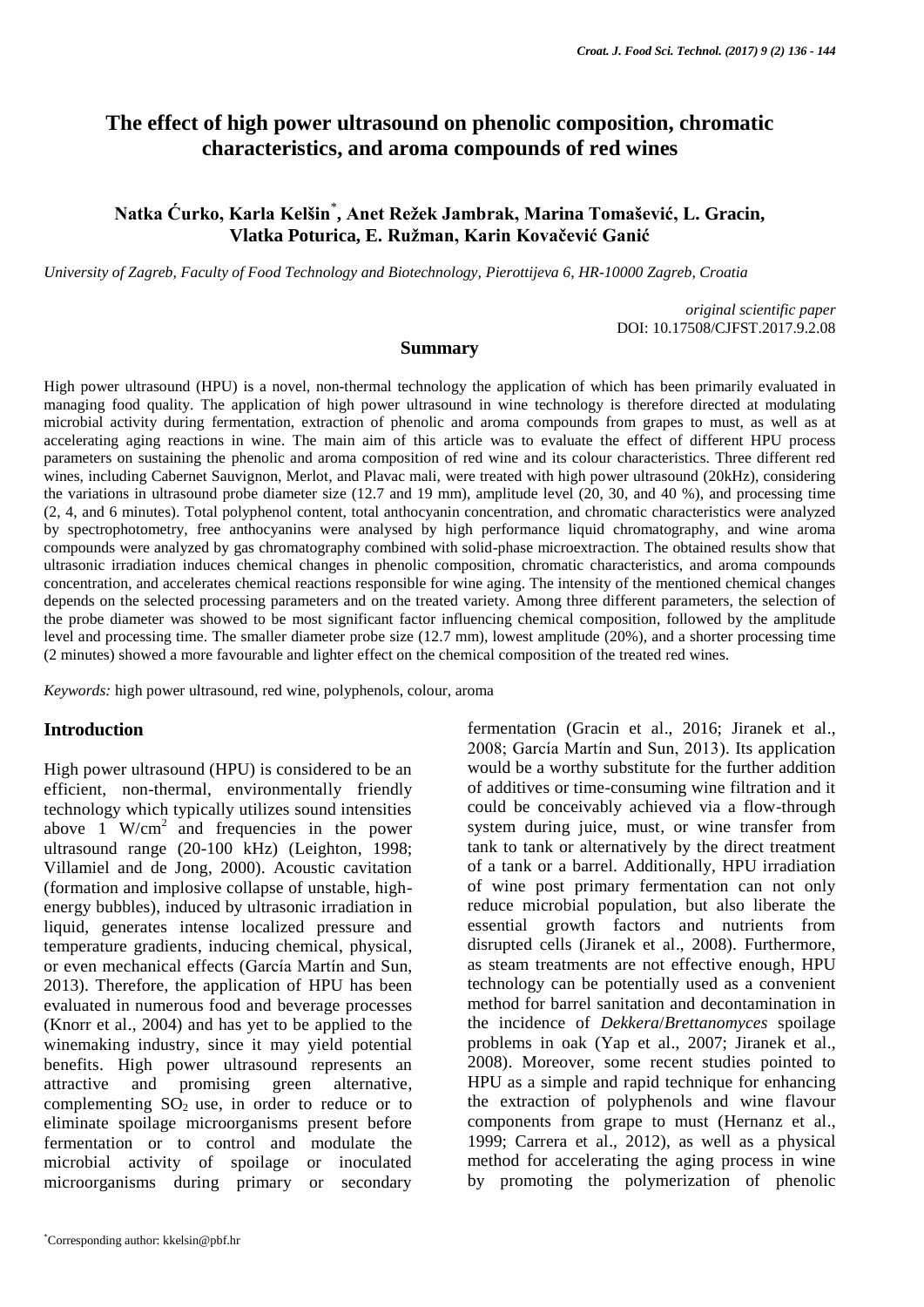compounds (Masuzawa et al., 2000; García Martín and Sun, 2013; Ferraretto and Celotti, 2016). High power ultrasound was not able to significantly influence the basic oenological parameters of wine, like pH, total and volatile acidity, the content of sulphur dioxide, ethanol, and sugars, which provide the overall wine quality (Cui et al., 2012; Zhang et al., 2016; García Martín and Sun, 2013).

There is little published data about the effect of HPU on the phenolic and aroma composition responsible for the colour, flavour, and taste of wine, and that is why more attention is needed in the selection of the treatment parameters for preserving the wine compounds which determine the mentioned sensorial properties (Masuzawa et al., 2000; Ferraretto and Celotti, 2016; Singleton and Draper, 1963; Zhang et al., 2016).

Therefore, the main aim of this research was to observe the impact of different HPU treatments (variating probe diameter, amplitude intensity, and processing time) on the chemical composition, namely polyphenol concentration, chromatic characteristics, and aroma compounds, of the three red wine varieties, Cabernet Sauvignon, Merlot, and Plavac mali.

## **Materials and methods**

### *Wine samples*

The research was conducted on three quality dry red wines, varieties Cabernet Sauvignon (Agrolaguna, Poreč, Croatia), Merlot (Agrolaguna, Poreč, Croatia), and Plavac mali (Premium, Skaramuča, Pelješac, Croatia); all vintage 2014.

### *Chemicals*

Ethanol, hydrochloric acid (37%), and formic acid were obtained from Carlo Erba (Val del Reuil, France). Sodium hydrogen sulphite was purchased from Acros (Gell, Belgium). Ethanol (96%) was obtained from Gram-Mol, from Kemika (Zagreb, Croatia). The Folin Ciocalteu's reagents, gallic acid, sodium carbonate, as well as the aroma reference standards, were also purchased from Sigma Aldrich (Saint Louis, USA). Methanol and acetonitrile (HPLC grade) were purchased from J. T. Baker (Deventer, the Netherlands) and Panreac (Barcelona, Spain). Analytical standards (delphinidin-3-*O*-glucoside, cyanidin-3-*O*glucoside, peonidin-3-*O*-glucoside, petunidin-3-*O*glucoside, malvidin-3-*O*-glucoside) were obtained from Polyphenols (Sanders, Norway).

#### *Ultrasound equipment and treatments*

An ultrasonic processor (S-4000, Misonix Sonicators, Newtown, CT, USA) with 12.7 and 19 mm diameter probes, set at the constant frequency of 20 kHz was used for sonication. The ultrasound probe was submerged to a depth of 20 mm and centred in a 250 mL glass baker containing 100 mL of the wine sample. To assess the possible effects of the HPU treatment, the experimental test basis included variations of amplitude levels (iii): 20% (A), 30% (B), and 40% (C), and processing time (iv): 2 minutes (a), 4 minutes (b), and 6 minutes (c) for each red wine cultivar (i): Cabernet Sauvignon (CS), Merlot (M), or Plavac mali (PL) and single diameter of the probe (ii): 12.7 mm (1) or 19 mm (2), while the sample temperature was maintained at 25 °C by ice-water cooling of the reactor during the whole period of treatment. All treated samples were line coded in a way that indicates the wine cultivar, the diameter of the probe, the amplitude level, and the processing time. Each treatment was conducted in duplicate. The control sample represents the wine sample not exposed to the treatment.

The chemical analysis was conducted on 3 control and 20 of the 54 total treated wine samples. The selection of the treated samples was based on the results of the sensory analysis, in which the overall impact of the HPU treatment on colour, aroma, and taste was evaluated. The sensorial analysis was carried out by a trained panel group (14 judges) from the Faculty of Food Technology and Biotechnology, University of Zagreb, using a verbal 9-point hedonic scale (1=dislike extremely, 2=dislike very much, 3=dislike moderately, 5=neither like nor dislike, 6=like slightly, 7=like moderately, 8= like very much, 9= like extremely). The selected samples were those graded with a 5 (neither like nor dislike), since they represented the lower limit of treatment acceptability, as well as those lowest-rated in the group, in order to gain the information on the possible final negative outcomes. The selected wine samples included (i) CS\_1Ac, CS\_1Bb, CS\_1Cb, and CS\_1Cc, (ii) CS\_2Aa, CS\_2Ab, and CS\_2Cc, (iii) M\_1Cb, M\_1Bb, and M\_1Cc, (iv) M\_2Aa, M\_2Ab, and CS\_2Cb, (v) PL\_1Aa, PL\_1Ba, and PL\_1Cc, (vi) PL\_2Aa, PL\_2Ba, PL\_2Cb, and PL\_2Cc.

### *Chemical analysis*

Spectrophotometric analyses were performed on a double-beam Specord 50 Plus spectrophotometer (AnalytikJena, Jena, Germany) and were all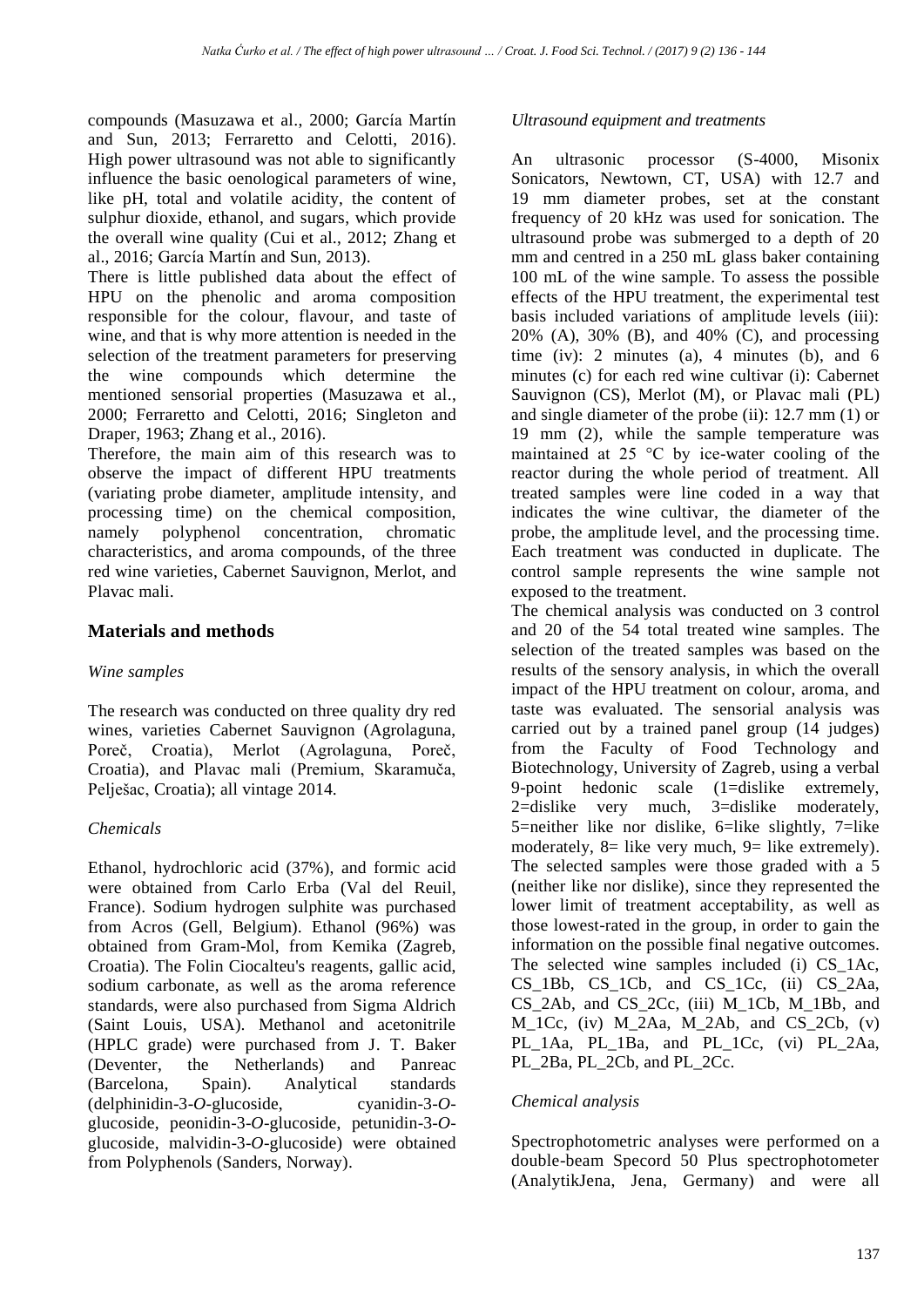conducted in duplicate. The total phenolic content was determined using the Folin Ciocalteu method (Singleton and Rossi, 1965), the total anthocyanin content by the bisulphite bleaching method (Ribereau-Gayon and Stonestreet, 1965), and the analysis of the chromatic characteristics of wine [L (clarity), a (red/green colour component), b (blue/yellow colour component), C (chroma), and h (tone)] according to the CIELab (CIE, 1986).

The HPLC analysis of the nine free anthocyanin compounds (3-*O*-glucosides of delphinidin, cyanidin, petunidin, peonidin, and malvidin, 3-*O*-acetylglucosides and 3-(6-*O-p*-coumaroyl) glucosides of peonidin and malvidin) was performed using the Agilent 1200 Series HPLC (Agilent Technologies, Santa Clara, CA, SAD) coupled with a Diode Array Detector (DAD) (Lorrain et al., 2011).

The wine sample aroma was analyzed by gas chromatography coupled with mass spectrometry (GC-MS) using an Agilent Gas Chromatograph 6890 series connected with an Agilent 5973 Inert mass-selective detector (Agilent Technologies, Santa Clara, CA, USA) and operated according to the method conditions (Câmara et al., 2006). Prior to the GC/MS analysis, volatile compounds were extracted from the wine by headspace solidphase microextraction (HS-SPME) using a 100  $\mu$ m PDMS fibre (Supelco, Bellefonte, USA) by following the method (Tomašević et al., 2016). The identified volatile compounds included ethyl esters (ethyl acetate, ethyl butyrate, ethyl hexanoate, ethyl octanoate, ethyl decanoate, diethyl succinate), acetate esters (*i*-butyl acetate, *i*-amyl acetate, 2-phenylethyl acetate), higher alcohols (*i*-butanol, *i*-amyl alcohol, 2,3-butanediol, 1-hexanol and 2-phenylethanol), volatile phenols (vanillin, 4-ethyl guaiacol), and terpenes (linalool and  $\alpha$ -terpineol).

# *Data analysis*

The significant differences among the three red wine varieties for each of the constituents were determined by one-way analysis of variance (ANOVA) using the Statistica V.10 software (StatSoft Inc., Tulsa, USA). Tukey's honestly significant difference (HSD) test  $(p<0.05)$  was used for comparison when the samples differed significantly after ANOVA was performed. The principal component analysis (PCA) was used to examine any possible grouping of control and treated wine samples, due to the speciality of each variety and different HPU treatments, mainly different probe diameter.

# **Results and discussion**

The spectrophotometrically obtained results of total polyphenols, total anthocyanins, and chromatic characteristics (L, a, b, c, H) of 3 control and 20 treated wine samples of Cabernet Sauvignon, Merlot and Plavac mali are showed in Table 1.

The results presented in Table 1, indicate that ultrasonic irradiation causes a statistically significant decrease in total polyphenols and total anthocyanins in the samples of all three red varieties. That is in accordance with the conclusions of previously conducted scientific studies. The conclusions they reached refer to the ability of the HPU treatment to promote the polymerization of the phenolic compounds in red wines, which is otherwise a natural consequence of the wine aging process (Zhang et al., 2016; Ferraretto and Celotti, 2016). The reduction share depends on the selected processing parameters and the properties of the treated variety. The particularly noticeable changes of the polyphenol concentrations are noticed in the Cabernet Sauvignon variety samples, where the concentration decreased for about 3%, compared to the control sample (2032.73 mg/L). The most significant change in phenolic concentration occurred in sample CS\_2Cc (1960.00 mg/L) after treatment with the 19 mm diameter probe, 40% amplitude during 6 minutes, and sample CS 1Cc (1970.00 mg/L), in which the  $12.7$ mm diameter probe was used. The similar trend of total polyphenols concentration decrease can be seen in the two remaining varieties, Merlot and Plavac mali. The most significant concentration of total polyphenols in the control samples was detected in the Plavac mali variety samples (3272.27 mg/L). This amount decreased for 0.5-1.4% after the treatment with a 12.7 mm diameter probe, with regard to the usage of the 19 mm diameter probe when it caused a 0.9-2.2% concentration decrease, depending on the amplitude and the duration of the treatment. The detected concentration of total polyphenols in Merlot samples decreased from 1774.09 mg/L in the control sample to 1727.73 mg/L in sample M 2Cb treated with the larger diameter size probe with 40% amplitude level during 4 minutes.

Furthermore, the similar trend of slight concentration decrease is observed in the total anthocyanin concentration. The initial anthocyanin concentration of the Cabernet Sauvignon variety decreased from 133.56 mg/L in the control sample for 0.8% in CS\_1Ac to 3.4% in CS\_1Cc, of the Merlot variety from 127.04 mg/L in the control sample for 0.6% detected in M\_1Bb to 2.5% in M\_2Cb, and of the Plavac mali variety from 112.37 mg/L for 2.5% detected in PL\_2Cc, depending on the treatment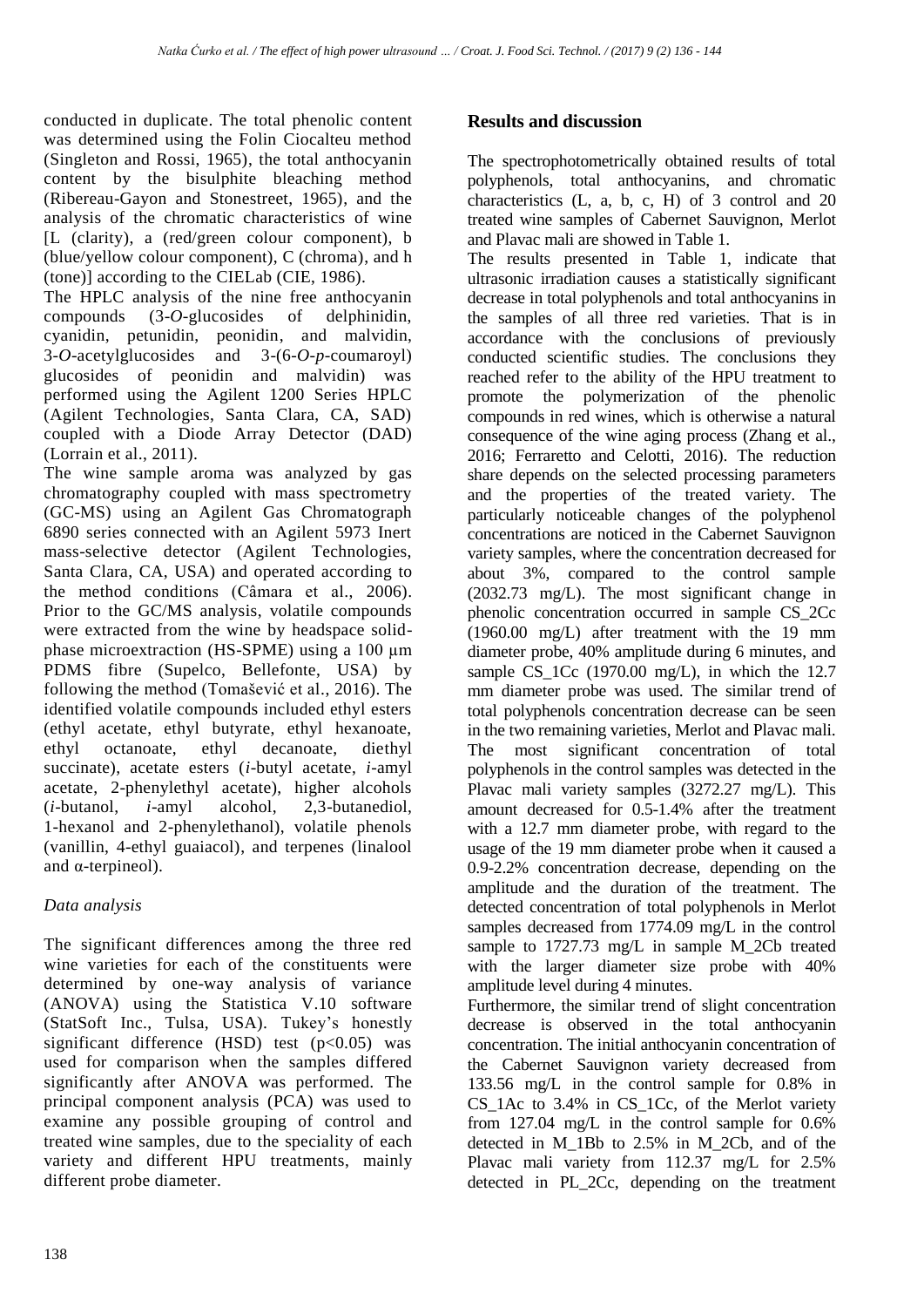applied. A slight decrease in the concentrations of treated samples, in comparison with the control ones, was not proved to be statistically significant, which agrees with the research from Zhang et al. (2016) and Ferraretto and Celotti (2016), where no significant decrease in anthocyanin concentration was noted, except in treatments which used high temperature.

The analyzed samples of Cabernet Sauvignon, Merlot, and Plavac mali showed statistically significant changes in the chromatic characteristics of wine (L, a, b, c, H), manifested as a slight decrease of each characteristic. The particular effect of HPU on the chromatic characteristics of red wine has occurred using a 19 mm diameter probe, higher amplitude intensity, and longer processing time. Even though little information can be found in literature about the effects of ultrasound on the colour of red wine, Masuzawa et al. (2000) reported that significant changes occurred in the analyzed chromatic composition of red wines submitted to maturation acceleration by applying ultrasound at different power levels during 10 days.

Furthermore, the concentrations of 9 free anthocyanins (delfinidine-3-*O*-glucoside, cyanidin-3-O-glucoside, petunidin-3-O-glucoside, peonidine-3-*O*-glucoside, malvidin-3-*O*-glucoside, peonidin-3-*O*-glucoside acetate, malvidin-3-*O*-glucoside acetate, peonidin-3- (6-*O-p*-coumaroyl)glucoside, and malvidin-3-(6-*O*-*p*coumaroyl)glucoside) in control and treated samples of Cabernet Sauvignon, Merlot and Plavac mali wines were determined by using high performance liquid chromatography (HPLC) and the results obtained are listed in Table 2. The results confirmed that malvidin-3-*O*-glucoside is the most dominant free anthocyanin in red wine varieties. The composition of free anthocyanins, in which malvidin-3-*O*-glucoside occupies 38-49% of them, is characteristic for all *Vitis vinifera* L. varieties (Ky et al., 2014). The obtained anthocyanin concentration depends on the chosen processing parameters, the nature of the target compound, and the red variety treated. There are no statistically significant changes detected in the concentrations of anthocyanin glucosides, except for a decrease in malvidin-3-*O*-glucoside of the Plavac mali variety, where the concentration was reduced from the initial 16.76 mg/L detected in the control sample (PL) to 16.04 mg/L detected in PL\_2Cb after the treatment with a 19 mm probe, 40 % amplitude during 4 minutes, and the Merlot variety, where the initial value was reduced from 18.07 mg/L detected in the control sample (M) for about 1% to the 17.75 mg/L in sample M 1Cc and 17.78 mg/L in M 2Cb. The statistically significant changes in the content of anthocyanin glucoside, in regard to the control samples, were also identified in the Cabernet Sauvignon variety, as a decrease of delphinidin-3-*O*-glucoside (samples CS\_2Ab and CS\_2Cc) and cyaniding-3-*O*-glucoside (sample CS\_1Bb), and Plavac mali variety, where only the delphinidin-3-*O*-glucoside concentration significantly decreased. The intensity of the change was dependent on the default processing parameters.

The concentration of acylated anthocyanins, peonidin-3-*O*-glucoside acetate and malvidin-3-*O*-glucoside acetate, were not significantly diminished with the application of the HPU treatment, irrespective of the cultivated variety or processing parameters, indicating a higher resistance of the acylated forms of anthocyanins to the effect of the HPU treatment. The same can be deduced from the peonidin-3-(6-*O-p*coumaroyl) glucoside and malvidin-3-(6-*O*-*p*coumaroyl) glucoside results, where no significant change in concentrations occurred during treatment. The further comparison of the initial anthocyanins composition of the three varieties shows that the variety Cabernet Sauvignon contains a higher content of anthocyanin glucoside and anthocyanin glucoside acetate compared to the other two, while the most significant concentrations of anthocyanin glucoside coumarate are present in the Plavac mali variety. The analysis of the ultrasound treated samples suggests that the partial degradation and polymerization of free anthocyanins occurs during the treatment, as their concentration decreases.

Using the SPME-GC-MS technique in the aroma analysis of the control and the treated wine samples of three red varieties, 18 volatile compounds were identified. The list of compounds includes acetate esters (*i*-butyl acetate, *i*-amyl acetate, 2-phenylethylacetate), ethyl esters (ethyl acetate, ethyl butyrate, ethyl hexanoate, ethyl octanoate, ethyl decanoate, diethyl succinate), higher alcohols (*i*-butanol, i-amyl alcohol, 2,3-butanediol, 1-hexanol, 2-phenylethanol), volatile phenols (vanillin and 4-ethyl guaiacol), and terpenes (linalool and α-terpineol). The quantitative results of the identified compounds are presented in Table 3.

Earlier studies indicated that more attention should be given to the selection of the adequate process parameters, since the application of inadequate ones results in the reduction and formation of negative volatile compounds or the reduced overall aroma intensity due to the known degassing effect of ultrasound (Singleton and Draper, 1963). Such impact of ultrasound irradiation can be observed from the results presented in Table 3. HPU treatments have a negative effect on preserving the content of volatile acetate and ethyl esters, the concentration of which tends to decrease depending on the selected processing parameters and the red wine variety.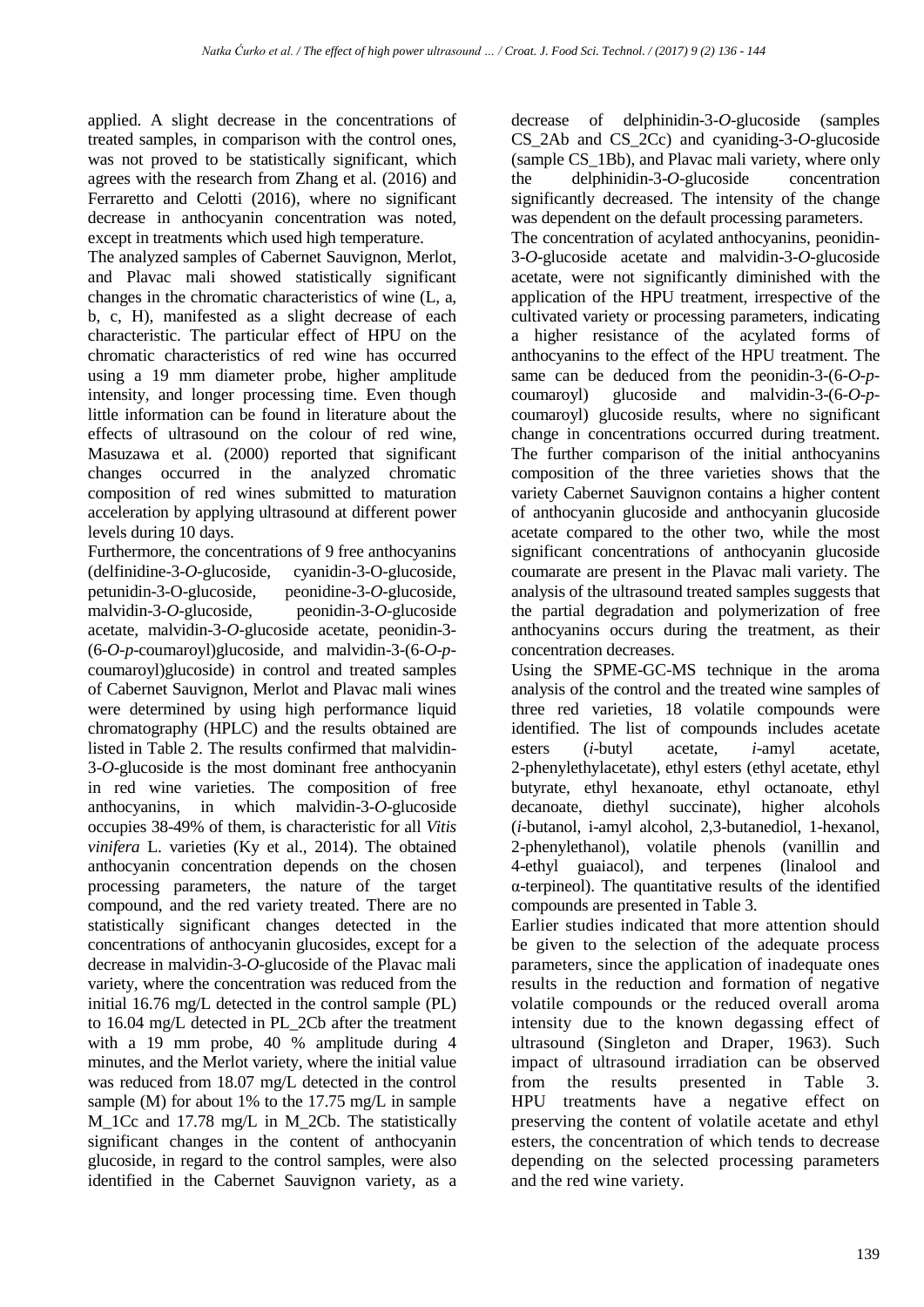| Sample     | TP                               | <b>TA</b>                      | $\mathbf{I}$ .                    | A                                             | h                                   | $\mathcal{C}$                     | H                                |
|------------|----------------------------------|--------------------------------|-----------------------------------|-----------------------------------------------|-------------------------------------|-----------------------------------|----------------------------------|
| <b>CS</b>  | $2032.73 \pm 10.29^b$            | $133.56 \pm 2.54$ <sup>a</sup> | $28.19 \pm 0.43$ <sup>d</sup>     | $52.43 \pm 0.34$ <sup>d</sup>                 | $39.62 \pm 0.43$ <sup>d</sup>       | $65.72 \pm 0.54$ <sup>d</sup>     | $0.65 \pm 0.00$ <sup>c</sup>     |
| $CS_1Ac$   | $1999.55 \pm 17.36^{a,b}$        | $132.47 \pm 2.30^a$            | $27.42 \pm 0.15^{a,b}$            | $51.68 \pm 0.09^{\text{a},\text{b},\text{c}}$ | $38.80 \pm 0.06^{a,\overline{b,c}}$ | $64.62 \pm 0.10^{a,b,c}$          | $0.64 \pm 0.00^{a,b}$            |
| $CS_1Bb$   | $2009.55 \pm 5.79^{a,b}$         | $132.14 \pm 3.72^a$            | $27.70 \pm 0.04^{b,d}$            | $51.98 \pm 0.01$ <sup>c,d</sup>               | $39.14 \pm 0.01$ <sup>c,d</sup>     | $65.07 \pm 0.02$ <sup>c,d</sup>   | $0.65 \pm 0.00^{b,c}$            |
| $CS_1Cb$   | $1987.27 \pm 14.14^{a,b}$        | $131.14 \pm 3.71$ <sup>a</sup> | $27.48 \pm 0.03^{a,b}$            | $51.84 \pm 0.05^{b,c,d}$                      | $39.02 \pm 0.05^{b,c,d}$            | $64.89 \pm 0.07^{b,c,d}$          | $0.65 \pm 0.00$ <sup>b,c</sup>   |
| $CS_1Cc$   | $1970.00\pm21.86^a$              | $131.14 \pm 3.01^a$            | $27.21 \pm 0.08^{a,b,c}$          | $51.59 \pm 0.06^{a,b,c}$                      | $38.74 \pm 0.07^{a,b}$              | $64.51 \pm 0.09^{a,b,c}$          | $0.64 \pm 0.00^{a,b}$            |
| $CS_2Aa$   | $1998.73 \pm 2.44^{a,b}$         | $131.05 \pm 2.54$ <sup>a</sup> | $27.13 \pm 0.01^{a,b,c}$          | $51.33 \pm 0.24^{a,b}$                        | $38.\overline{43\pm 0.19}^{a,b}$    | $64.12 \pm 0.30^{a,b}$            | $0.64 \pm 0.00^{a,b}$            |
| $CS_2Ab$   | $1969.55 \pm 22.50^a$            | $131.47 \pm 1.89^a$            | $26.950\pm0.04^{\text{a,c}}$      | $51.36\pm0.00^{a,b}$                          | $38.41 \pm 0.01^{a,b}$              | $64.13 \pm 0.01^{a,b}$            | $0.64 \pm 0.00^a$                |
| $CS_2Cc$   | $1960.00 \pm 7.71$ <sup>a</sup>  | $129.11 \pm 2.57$ <sup>a</sup> | $26.70 \pm 0.03$ <sup>a</sup>     | $51.22 \pm 0.05^{\text{a}}$                   | $38.25 \pm 0.04^a$                  | $63.93 \pm 0.07^{\text{a}}$       | $0.64 \pm 0.00^a$                |
|            |                                  |                                |                                   |                                               |                                     |                                   |                                  |
| M          | $1774.09 \pm 9.64$ <sup>a</sup>  | $127.04 \pm 2.68^a$            | $28.52 \pm 0.20^b$                | $55.14 \pm 0.36^b$                            | $42.07 \pm 0.10$ <sup>d</sup>       | $69.36 \pm 0.34^b$                | $0.65 \pm 0.00^a$                |
| $M_1CD$    | $1759.55 \pm 37.93^{\text{a}}$   | $126.02 \pm 1.77$ <sup>a</sup> | $28.34 \pm 0.01^b$                | $55.05 \pm 0.00^{\rm b}$                      | $41.78 \pm 0.01$ <sup>c</sup>       | 69.11 $\pm$ 0.01 <sup>b</sup>     | $0.65 \pm 0.00^a$                |
| $M_1$ Bb   | $1749.55 \pm 4.50^{\circ}$       | $126.35 \pm 2.00^{\circ}$      | $28.66 \pm 0.25^{\circ}$          | $55.17 \pm 0.04^b$                            | 41.86 $\pm$ 0.01 <sup>c</sup>       | $69.25 \pm 0.02^b$                | $0.65 \pm 0.00^a$                |
| $M_{1}$ Cc | $1732.27 \pm 13.50^a$            | $125.83 \pm 2.39^a$            | $28.28 \pm 0.05^{\rm b}$          | $55.04 \pm 0.00^{\rm b}$                      | $41.78 \pm 0.01$ <sup>c</sup>       | 69.10 $\pm$ 0.01 <sup>b</sup>     | $0.65 \pm 0.00^a$                |
| $M_2Aa$    | $1739.55 \pm 13.50^a$            | $124.06 \pm 1.06^a$            | $27.68 \pm 0.10^a$                | $54.25 \pm 0.03^{\text{a}}$                   | $41.27 \pm 0.04^b$                  | $68.16 \pm 0.05^{\text{a}}$       | $0.65 \pm 0.00^a$                |
| $M_2Ab$    | $1740.00\pm9.00^a$               | $124.03 \pm 0.69^{\circ}$      | $27.69 \pm 0.04^{\text{a}}$       | $54.29 \pm 0.03^{\text{a}}$                   | $41.34 \pm 0.04^b$                  | $68.23 \pm 0.05^{\text{a}}$       | $0.65 \pm 0.00^a$                |
| $M_2Cb$    | $1727.73 \pm 7.17^{\mathrm{a}}$  | $123.91 \pm 2.12^a$            | $27.40 \pm 0.02^{\text{a}}$       | $54.09 \pm 0.03$ <sup>a</sup>                 | $41.08 \pm 0.03$ <sup>a</sup>       | $67.92 \pm 0.04^{\text{a}}$       | $0.65 \pm 0.00^{\rm a}$          |
|            |                                  |                                |                                   |                                               |                                     |                                   |                                  |
| PL         | $3272.27 \pm 27.64^a$            | $112.37\pm3.13^a$              | $27.32 \pm 0.03^{b.c}$            | $50.67 \pm 0.14^{a,b}$                        | $40.71 \pm 0.13^b$                  | $65.00 \pm 0.19^{a,b}$            | $0.68 \pm 0.00^{b,c}$            |
| PL 1Aa     | $3258.64 \pm 12.21$ <sup>a</sup> | $112.28 \pm 1.82^a$            | $27.66 \pm 0.06$ <sup>d</sup>     | $50.98 \pm 0.01^{\rm b}$                      | $41.06 \pm 0.02$ <sup>d</sup>       | $65.46 \pm 0.00$ <sup>c</sup>     | $0.68 \pm 0.00$ <sup>c</sup>     |
| PL 1Ba     | $3253.18 \pm 16.07^a$            | $111.49 \pm 1.12^a$            | $27.52 \pm 0.02^{\overline{c,d}}$ | 50.98 $\pm$ 0.02 <sup>b</sup>                 | 41.00 $\pm$ 0.03 <sup>c,d</sup>     | $65.42 \pm 0.03$ <sup>c</sup>     | $0.68 \pm 0.00$ <sub>b,c</sub>   |
| PL_1Cc     | $3226.82 \pm 8.36^a$             | $111.42 \pm 0.72$ <sup>a</sup> | $27.23 \pm 0.07^{\text{a,b,c}}$   | $50.83 \pm 0.01^{a,b}$                        | $40.73 \pm 0.04^{\rm b,c}$          | $65.14 \pm 0.03$ <sup>b,c</sup>   | $0.68 \pm 0.00^{\overline{a,b}}$ |
| PL 2Aa     | $3245.91 \pm 14.78$ <sup>a</sup> | $110.78 \pm 1.06^a$            | $27.19 \pm 0.00^{a,b}$            | $50.78 \pm 0.03^{a,b}$                        | $40.72 \pm 0.03^{\circ}$            | $65.09 \pm 0.04$ <sub>b,c</sub>   | $0.68 \pm 0.00^{a,b}$            |
| PL 2Ba     | $3232.33 \pm 28.33^{\circ}$      | $110.04 \pm 1.53$ <sup>a</sup> | $27.13 \pm 0.02^{a,b}$            | $50.70 \pm 0.08^{a,b}$                        | $40.63 \pm 0.07^{\overline{a,b}}$   | $64.97 \pm 0.10^{a,b}$            | $0.68 \pm 0.00^{a,b}$            |
| PL_2Cb     | 3229.55±12.21 <sup>a</sup>       | $109.91 \pm 1.01^a$            | $27.02 \pm 0.08^{a,b}$            | $50.70 \pm 0.05^{a,b}$                        | $40.55 \pm 0.10^{a,b}$              | $64.92 \pm 0.11^{\overline{a,b}}$ | $0.68 \pm 0.00^a$                |
| PL_2Cc     | $3202.27 \pm 10.93$ <sup>a</sup> | $109.62 \pm 1.89^a$            | $26.95 \pm 0.18$ <sup>a</sup>     | $50.53 \pm 0.16^a$                            | $40.38 \pm 0.03$ <sup>a</sup>       | $64.68 \pm 0.14$ <sup>a</sup>     | $0.67 \pm 0.00^a$                |

**Table 1.** Concentration of total polyphenols, total anthocyanin, and chromatic characteristics values in control and HPU treated wine samples of Cabernet Sauvignon, Merlot, and Plavac mali

Values are expressed in mg/L as average value of two repetitions ± standard deviation (n=2). Abbreviations: TP: total polyphenols; TA: total anthocyanins; L:clarity; a: red/green colour component; b: blue/yellow colour component; c: chroma; H: tone; CS: Cabernet Sauvignon; M: Merlot; PL: Plavac mali; 1: 12.7 mm probe diameter; 2: 19 mm probe diameter; A: 20% amplitude; B: 30 mm probe diameter; 2: 19 mm probe diameter; A: 20% amplitude; B: 30% amplitude; C: 40% amplitude; a: 2 minutes; b: 4 minutes; c: 6 minutes

**Table 2.** Concentration of free anthocyanins in control and HPU treated wine samples of Cabernet Sauvignon, Merlot, and Plavac mali

| Sample                                                                                                                                                         | $\mathrm{Df}^*$                | $Cv^*$                           | $Pr^*$                       | $Pn^*$                       | $Mv^*$                        | $PnAc^*$                         | $MvAc^*$                     | $PnCm$ <sup>*</sup>          | $MvCm^*$                                     |  |
|----------------------------------------------------------------------------------------------------------------------------------------------------------------|--------------------------------|----------------------------------|------------------------------|------------------------------|-------------------------------|----------------------------------|------------------------------|------------------------------|----------------------------------------------|--|
| CS                                                                                                                                                             | $2.91 \pm 0.06^b$              | $0.63 \pm 0.01$ <sup>c</sup>     | $2.59 \pm 0.06^a$            | $2.08 \pm 0.01$ <sup>a</sup> | $20.34 \pm 0.20^a$            | $0.86 \pm 0.01^a$                | $5.35 \pm 0.08^b$            | $0.32 \pm 0.00^a$            | $1.35 \pm 0.03^c$                            |  |
| CS 1Ac                                                                                                                                                         | $2.82 \pm 0.02$ <sup>a,b</sup> | $0.52 \pm 0.01^{\overline{a,b}}$ | $2.51 \pm 0.01^a$            | $2.06 \pm 0.01^a$            | $19.89 \pm 0.14$ <sup>a</sup> | $0.86 \pm 0.00^a$                | $5.16 \pm 0.03^{a,b}$        | $0.30 \pm 0.01$ <sup>a</sup> | $1.08 \pm 0.04^{\text{a},\text{b},\text{c}}$ |  |
| $CS$ 1Bb                                                                                                                                                       | $2.82 \pm 0.03^{a,b}$          | $0.48 \pm 0.01$ <sup>a</sup>     | $2.50 \pm 0.04^a$            | $2.06 \pm 0.02^a$            | $19.92 \pm 0.22^a$            | $0.86 \pm 0.03^{\circ}$          | $5.21 \pm 0.10^{a,b}$        | $0.29 \pm 0.03^{\text{a}}$   | $1.03 \pm 0.10^{a,b}$                        |  |
| CS 1Cb                                                                                                                                                         | $2.84 \pm 0.02^{a,b}$          | $0.49 \pm 0.01^{a,b}$            | $2.53 \pm 0.04^a$            | $2.07 \pm 0.02^a$            | $19.98 \pm 0.03^{\text{a}}$   | $0.85 \pm 0.02^a$                | $5.21 \pm 0.01^{a,b}$        | $0.31 \pm 0.01^a$            | $1.30 \pm 0.02^{b,c}$                        |  |
| CS 1Cc                                                                                                                                                         | $2.85 \pm 0.04^{a,b}$          | $0.49 \pm 0.01^{a,b}$            | $2.54 \pm 0.02^a$            | $2.05 \pm 0.06^{\circ}$      | $19.88 \pm 0.37$ <sup>a</sup> | $0.85 \pm 0.00^a$                | $5.23 \pm 0.04^{a,b}$        | $0.31 \pm 0.00^a$            | $1.19 \pm 0.14^{a,b,c}$                      |  |
| $CS_2Aa$                                                                                                                                                       | $2.84 \pm 0.01^{a,b}$          | $0.55 \pm 0.06^{a,b,c}$          | $2.51 \pm 0.03^a$            | $2.04 \pm 0.02^a$            | $19.77 \pm 0.14^a$            | $0.84 \pm 0.00^a$                | $5.10 \pm 0.07$ <sup>a</sup> | $0.29 \pm 0.02^a$            | $1.01 \pm 0.07^{a,b}$                        |  |
| $CS_2Ab$                                                                                                                                                       | $2.70 \pm 0.02^a$              | $0.57 \pm 0.01$ <sup>b,c</sup>   | $2.51 \pm 0.00^a$            | $2.06 \pm 0.02^a$            | $19.75 \pm 0.21$ <sup>a</sup> | $0.83 \pm 0.03^a$                | $5.12 \pm 0.07^{a,b}$        | $0.29 \pm 0.02^a$            | $1.00 \pm 0.08$ <sup>a,b</sup>               |  |
| CS 2Cc                                                                                                                                                         | $2.74 \pm 0.08$ <sup>a</sup>   | $0.49 \pm 0.01^{a,b}$            | $2.49 \pm 0.01^a$            | $2.05 \pm 0.01^a$            | $19.69 \pm 0.02^a$            | $0.84 \pm 0.02^a$                | $5.04 \pm 0.02$ <sup>a</sup> | $0.30 \pm 0.02^a$            | $0.99 \pm 0.07^{\text{a}}$                   |  |
|                                                                                                                                                                |                                |                                  |                              |                              |                               |                                  |                              |                              |                                              |  |
| M                                                                                                                                                              | $2.87 \pm 0.02^a$              | $0.18 \pm 0.00^a$                | $2.53 \pm 0.02^a$            | $2.04 \pm 0.00^a$            | $18.07 \pm 0.02^b$            | $0.62 \pm 0.03^a$                | $3.29 \pm 0.07$ <sup>a</sup> | $0.36 \pm 0.03^a$            | $1.50 \pm 0.14$ <sup>a</sup>                 |  |
| $M_1Cb$                                                                                                                                                        | $2.84 \pm 0.08$ <sup>a</sup>   | $0.17 \pm 0.00^a$                | $2.48 \pm 0.00^a$            | $2.02 \pm 0.00^a$            | $17.88 \pm 0.07^{a,b}$        | $0.59 \pm 0.04$ <sup>a</sup>     | $3.20 \pm 0.06^a$            | $0.35 \pm 0.02^a$            | $1.47 \pm 0.11^a$                            |  |
| $M_1$ Bb                                                                                                                                                       | $2.84 \pm 0.08$ <sup>a</sup>   | $0.18 \pm 0.00^a$                | $2.46 \pm 0.02^a$            | $1.92 \pm 0.02^a$            | $17.82 \pm 0.08^a$            | $0.61 \pm 0.00^a$                | $3.21 \pm 0.01^a$            | $0.35 \pm 0.02^a$            | $1.47 \pm 0.11$ <sup>a</sup>                 |  |
| M 1Cc                                                                                                                                                          | $2.76 \pm 0.03^a$              | $0.18 \pm 0.00^a$                | $2.46 \pm 0.01$ <sup>a</sup> | $1.91 \pm 0.01^a$            | $17.75 \pm 0.06^a$            | $0.61 \pm 0.05^{\text{a}}$       | $3.20 \pm 0.07$ <sup>a</sup> | $0.36 \pm 0.02^a$            | $1.47 \pm 0.14$ <sup>a</sup>                 |  |
| M 2Aa                                                                                                                                                          | $2.77 \pm 0.06^{\circ}$        | $0.17 \pm 0.00^a$                | $2.52 \pm 0.04^a$            | $1.93 \pm 0.01^a$            | $17.85 \pm 0.07^{a,b}$        | $0.61 \pm 0.02^{\text{a}}$       | $3.23 \pm 0.12^a$            | $0.35 \pm 0.04^a$            | $1.46 \pm 0.18^a$                            |  |
| $M_2Ab$                                                                                                                                                        | $2.84 \pm 0.00^a$              | $0.18 \pm 0.00^a$                | $2.50 \pm 0.03^{\text{a}}$   | $2.02 \pm 0.20^a$            | $17.82 \pm 0.06^a$            | $0.60 \pm 0.00^a$                | $3.23 \pm 0.01^a$            | $0.34 \pm 0.00^a$            | $1.42 \pm 0.01^a$                            |  |
| $M_2Cb$                                                                                                                                                        | $2.85 \pm 0.06^a$              | $0.18 \pm 0.00^a$                | $2.49 \pm 0.06^a$            | $2.00 \pm 0.13^a$            | $17.78 \pm 0.04^{\text{a}}$   | $0.61 \pm 0.00^a$                | $3.22 \pm 0.08^a$            | $0.36 \pm 0.03^{\text{a}}$   | $1.46 \pm 0.14$ <sup>a</sup>                 |  |
|                                                                                                                                                                |                                |                                  |                              |                              |                               |                                  |                              |                              |                                              |  |
| PL                                                                                                                                                             | $2.05 \pm 0.02^b$              | $0.29 \pm 0.01^a$                | $2.24 \pm 0.03^a$            | $2.15 \pm 0.02^a$            | $16.76 \pm 0.03^b$            | $0.54 \pm 0.01^{\circ}$          | $1.42 \pm 0.01^a$            | $0.43 \pm 0.00^a$            | $2.54 \pm 0.07$ <sup>a</sup>                 |  |
| PL_1Aa                                                                                                                                                         | $1.89 \pm 0.13^{a,b}$          | $0.29 \pm 0.02^a$                | $2.22 \pm 0.01^a$            | $2.12 \pm 0.05^{\text{a}}$   | $16.61 \pm 0.08^{a,b}$        | $0.52 \pm 0.01^{\overline{a,b}}$ | $1.30 \pm 0.10^a$            | $0.43 \pm 0.03^{\circ}$      | $2.53 \pm 0.08^a$                            |  |
| PL_1Ba                                                                                                                                                         | $1.90 \pm 0.07^{a,b}$          | $0.28 \pm 0.01^a$                | $2.23 \pm 0.04^a$            | $2.09 \pm 0.07$ <sup>a</sup> | $16.57 \pm 0.14^{a,b}$        | $0.31 \pm 0.00^a$                | $1.30 \pm 0.03^{\text{a}}$   | $0.43 \pm 0.01^a$            | $2.53 \pm 0.04^a$                            |  |
| PL 1Cc                                                                                                                                                         | $1.79 \pm 0.02^{a,b}$          | $0.27 \pm 0.00^a$                | $2.22 \pm 0.03^{\text{a}}$   | $2.13 \pm 0.00^a$            | $16.46 \pm 0.19^{a,b}$        | $0.52 \pm 0.02^b$                | $1.37 \pm 0.03^a$            | $0.43 \pm 0.01^a$            | $2.49 \pm 0.04^a$                            |  |
| PL_2Aa                                                                                                                                                         | $1.97 \pm 0.10^{a,b}$          | $0.26 \pm 0.02^a$                | $2.19 \pm 0.07$ <sup>a</sup> | $2.06 \pm 0.01$ <sup>a</sup> | $16.31 \pm 0.27^{a,b}$        | $0.51 \pm 0.05^{a,b}$            | $1.36 \pm 0.02^a$            | $0.42 \pm 0.00^a$            | $2.46 \pm 0.04$ <sup>a</sup>                 |  |
| PL 2Ba                                                                                                                                                         | $1.87 \pm 0.06^{a,b}$          | $0.28 \pm 0.00^a$                | $2.20 \pm 0.03^{\text{a}}$   | $2.09 \pm 0.00^a$            | $16.43 \pm 0.23^{a,b}$        | $0.42 \pm 0.14^{a,b}$            | $1.32 \pm 0.07^{\rm a}$      | $0.42 \pm 0.02^{\text{a}}$   | $2.46 \pm 0.13^a$                            |  |
| PL_2Cb                                                                                                                                                         | $1.87 \pm 0.08^{a,b}$          | $0.29 \pm 0.01^a$                | $2.14 \pm 0.01^a$            | $2.06 \pm 0.03^{\text{a}}$   | $16.04 \pm 0.14$ <sup>a</sup> | $0.51 \pm 0.02$ <sup>a,b</sup>   | $1.32 \pm 0.04^a$            | $0.41 \pm 0.03^{\text{a}}$   | $2.41 \pm 0.13^a$                            |  |
| PL_2Cc                                                                                                                                                         | $1.72 \pm 0.01^a$              | $0.26 \pm 0.01^a$                | $2.17 \pm 0.06^a$            | $2.06 \pm 0.05^{\text{a}}$   | $16.12 \pm 0.22^{a,b}$        | $0.54 \pm 0.02^b$                | $1.35 \pm 0.03^{\text{a}}$   | $0.42 \pm 0.02^a$            | $2.41 \pm 0.14$ <sup>a</sup>                 |  |
| Volume are sympaced in mall, as expresses value of two nonetitions (established deviation (n=2). Abbreviations: Dfi delphinidin 2.0 olugarides Cynosysidia 2.0 |                                |                                  |                              |                              |                               |                                  |                              |                              |                                              |  |

Values are expressed in mg/L as average value of two repetitions ± standard deviation (n=2). Abbreviations: Df: delphinidin-3-*O*-glucoside; Cy: cyanidin-3-*O*glucoside; Pt: petunidin-3-*O*-glucoside; Pn: peonidin-3-*O*-glucoside; Mv- malvidin-3-*O*-glucoside; PnAc: peonidin-3-O-acetylglucoside; MvAc: malvidin-3- *O*-acetylglucoside; PnCm: peonidin-3-(6-O-p-coumaroyl) glucoside; MvCm: malvidin-3-(6-O-p-coumaroyl)glucoside; CS: Cabernet Sauvignon; M: Merlot; PL: Plavac mali; 1: 12.7 mm probe diameter; 2: 19 mm probe diameter; A: 20% amplitude; B: 30% amplitude; C: 40% amplitude; a: 2 minutes; b: 4 minutes; c: 6 minutes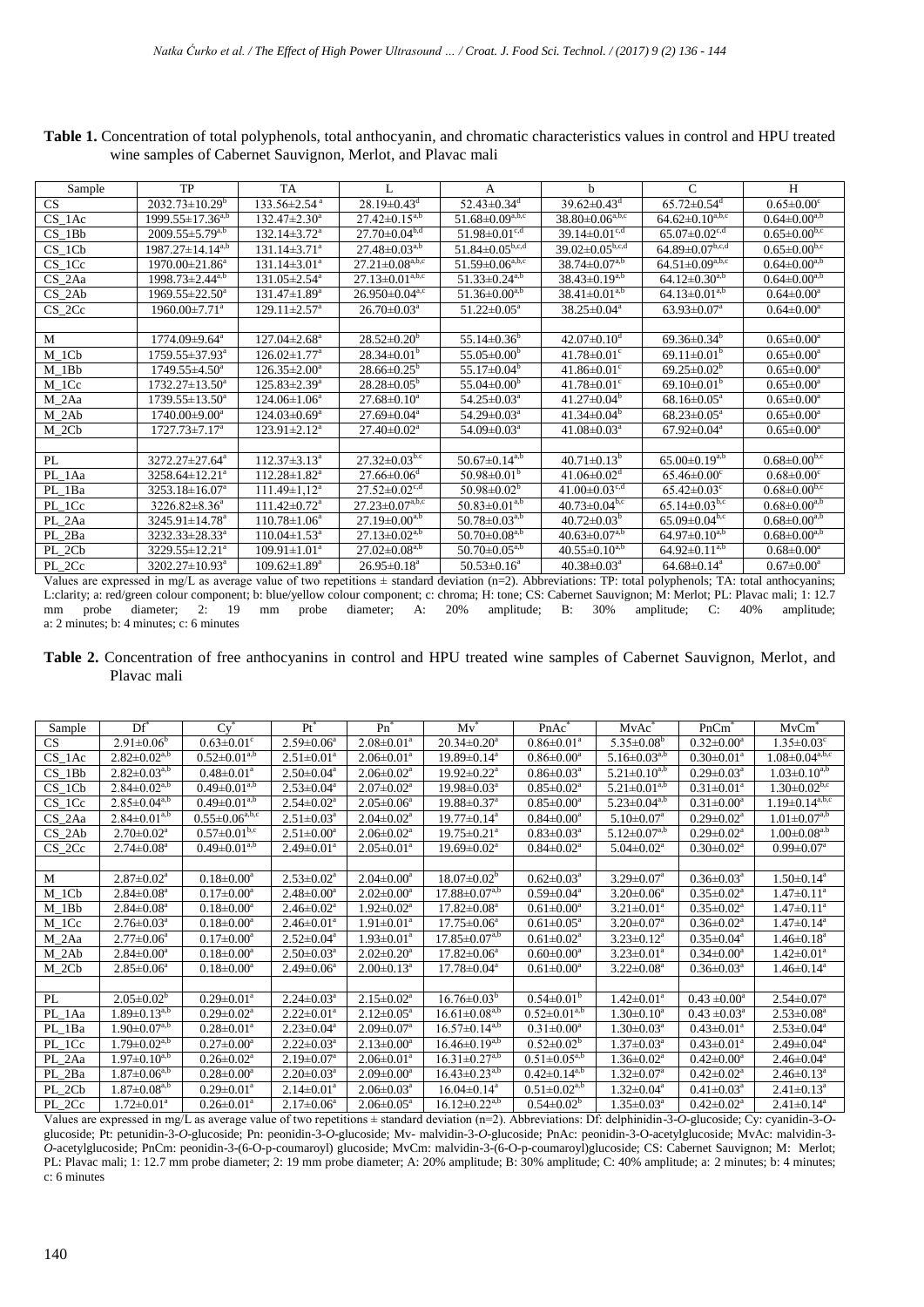**Table 3.** Aroma compounds in control and HPU treated wine samples of Cabernet Sauvignon, Merlot, and Plavac mali

| Sample    | ethyl acetate                     | <i>i</i> -butyl                | <i>i</i> -amyl                 | 2-fenylethyl                                 | ethyl                          | ethyl                            | ethyl                          | $2 -$                             | diethyl                         |
|-----------|-----------------------------------|--------------------------------|--------------------------------|----------------------------------------------|--------------------------------|----------------------------------|--------------------------------|-----------------------------------|---------------------------------|
|           |                                   | acetate                        | acetate                        | acetate                                      | hexanoate                      | octanoate                        | decanoate                      | phenylethanol                     | succinate                       |
| <b>CS</b> | $101.01 \pm 4.87$ <sup>c</sup>    | $0.06 \pm 0.00^{\text{t}}$     | $0.43 \pm 0.00$ <sup>d</sup>   | $0.04 \pm 0.00^a$                            | $0.23 \pm 0.01$ <sup>f</sup>   | $0.12 \pm 0.00^e$                | $0.02 \pm 0.00$ <sup>d</sup>   | $36.53 \pm 2.01^a$                | $12.71 \pm 0.47$ <sup>a</sup>   |
| CS 1Ac    | $87.69 \pm 0.56^{\rm b}$          | $0.06 \pm 0.00^e$              | $0.40 \pm 0.00$ <sup>c</sup>   | $0.04 \pm 0.00^a$                            | $0.15 \pm 0.01$ <sup>d,e</sup> | $0.07 \pm 0.00$ <sup>d</sup>     | $0.01 \pm 0.00$ <sup>c</sup>   | $38.18 \pm 0.71$ <sup>a</sup>     | $15.35 \pm 0.18^b$              |
| $CS$ 1Bb  | $86.33 \pm 1.55^{\circ}$          | $0.06 \pm 0.00^{\circ}$        | $0.36 \pm 0.00^{\circ}$        | $0.04 \pm 0.00$ <sup>a</sup>                 | $0.13 \pm 0.01$ <sup>c,d</sup> | $0.06 \pm 0.02$ <sup>b,c,d</sup> | $0.01 \pm 0.00$ <sub>b,c</sub> | $42.07 \pm 0.68^{\overline{a,b}}$ | $15.27 \pm 0.29^{\circ}$        |
| CS 1Cb    | $80.31 \pm 2.17^b$                | $0.05 \pm 0.00$ <sup>d</sup>   | $0.37 \pm 0.01^{\rm b}$        | $0.04 \pm 0.01$ <sup>a</sup>                 | $0.12 \pm 0.00^{b,c}$          | $0.04 \pm 0.00^{a,b,c}$          | $0.01 \pm 0.00^{a,b}$          | $46.20 \pm 1.53^{b,c}$            | $17.27 \pm 0.24$ <sup>c,d</sup> |
| CS 1Cc    | $69.17 \pm 1.02^a$                | $0.05 \pm 0.00$ <sup>c</sup>   | $0.29 \pm 0.01^a$              | $0.04 \pm 0.00^a$                            | $0.09 \pm 0.00^a$              | $0.02 \pm 0.00^a$                | $0.00 \pm 0.00^a$              | $50.68 \pm 1.95^{c,d}$            | $18.94 \pm 0.53$ <sup>e</sup>   |
| CS 2Aa    | $85.20 \pm 2.14^b$                | $0.05 \pm 0.00$ <sup>d</sup>   | $0.40 \pm 0.01$ <sup>c</sup>   | $0.04 \pm 0.00$ <sup>a</sup>                 | $0.15 \pm 0.00$ <sup>d,e</sup> | $0.07 \pm 0.00$ <sup>d</sup>     | $0.01 \pm 0.00^{b,c}$          | $38.78 \pm 0.41$ <sup>a</sup>     | $16.08 \pm 0.48$ <sub>b,c</sub> |
| $CS_2Ab$  | $81.91 \pm 1.92^b$                | $0.04 \pm 0.00^{\circ}$        | $0.36 \pm 0.01^b$              | $0.04 \pm 0.00^a$                            | $0.16 \pm 0.01$ <sup>e</sup>   | $0.06 \pm 0.00$ <sup>c,d</sup>   | $0.01 \pm 0.00^{a,b}$          | $50.76 \pm 0.91$ <sup>c,d</sup>   | $17.89 \pm 0.61$ <sup>d,e</sup> |
| $CS_2Cc$  | $66.65 \pm 0.49^a$                | $0.04 \pm 0.00^a$              | $0.29 \pm 0.00^a$              | $0.03 \pm 0.00^a$                            | $0.10 \pm 0.00^{a,b}$          | $0.03 \pm 0.00^{a,b}$            | $0.00 \pm 0.00^a$              | $56.23 \pm 2.36$ <sup>d</sup>     | $18.89 \pm 0.26$ <sup>e</sup>   |
|           |                                   |                                |                                |                                              |                                |                                  |                                |                                   |                                 |
| M         | $97.23 \pm 2.06$ <sup>c</sup>     | $0.07 \pm 0.00$ <sup>d</sup>   | $0.46 \pm 0.01$ <sup>e</sup>   | $0.03 \pm 0.00$ <sup>c,d</sup>               | $0.26 \pm 0.05^{\rm b}$        | $0.15 \pm 0.00^e$                | $0.03 \pm 0.00$ <sup>d</sup>   | $32.91 \pm 0.88$ <sup>a</sup>     | $17.27 \pm 0.26^a$              |
| M 1Cb     | $66.12 \pm 2.29$ <sup>a</sup>     | $0.04 \pm 0.00^{\rm b}$        | $0.33 \pm 0.01^{b,c}$          | $0.03 \pm 0.00^{a,b,c,d}$                    | $0.17 \pm 0.00^a$              | $0.05 \pm 0.00$ °                | $0.01 \pm 0.00^{b,c}$          | $48.26 \pm 0.26$ <sup>c,d,e</sup> | $20.15 \pm 0.76$ <sup>b,c</sup> |
| $M_1$ Bb  | $71.96 \pm 2.87$ <sup>a</sup>     | $0.05 \pm 0.00^a$              | $0.31 \pm 0.00^a$              | $0.03 \pm 0.00$ <sup>b,c,d</sup>             | $0.15 \pm 0.01^a$              | $0.08 \pm 0.00^{b}$              | $0.01 \pm 0.00^{a,b}$          | $47.36 \pm 1.92$ <sup>e</sup>     | $19.40\pm 0.40^{b,c}$           |
| M 1Cc     | $63.63 \pm 2.09^{\circ}$          | $0.03 \pm 0.00$ <sup>c</sup>   | $0.30 \pm 0.00$ <sup>d</sup>   | $0.03 \pm 0.00$ <sup>d</sup>                 | $0.16 \pm 0.02$ <sup>a,b</sup> | $0.04 \pm 0.00^{\circ}$          | $0.01 \pm 0.00^{b,c}$          | $52.99 \pm 0.85^{\circ}$          | $21.15 \pm 1.13^{b,c}$          |
| $M_2Aa$   | $82.39 \pm 3.18^a$                | $0.06 \pm 0.00$ <sup>b,c</sup> | $0.40 \pm 0.00$ <sup>c</sup>   | $0.04 \pm 0.00^{a,b,c}$                      | $0.20 \pm 0.00^a$              | $0.06 \pm 0.00^{\circ}$          | $0.01 \pm 0.00^{a,b}$          | $40.44 \pm 1.11$ <sup>c</sup>     | $21.08 \pm 0.44$ °              |
| $M_2Ab$   | $67.89 \pm 3.62^{\mathrm{a}}$     | $0.05 \pm 0.00^{b,c}$          | $0.34 \pm 0.00^a$              | $0.03 \pm 0.00^a$                            | $0.12 \pm 0.00^a$              | $0.05 \pm 0.00^a$                | $0.01 \pm 0.00^a$              | $46.29 \pm 1.06^{d,e}$            | $22.60 \pm 0.82$ <sup>d</sup>   |
| M 2Cb     | $63.65 \pm 2.13^{a,b}$            | $0.05 \pm 0.00$ <sup>b,c</sup> | $0.30 \pm 0.01^{a,b}$          | $0.03 \pm 0.00^{a,b}$                        | $0.11 \pm 0.00^a$              | $0.02 \pm 0.00$ <sup>d</sup>     | $0.00 \pm 0.00$ <sup>c</sup>   | $52.62 \pm 2.40$ <sup>c,d</sup>   | $25.80 \pm 0.62^{a,b}$          |
|           |                                   |                                |                                |                                              |                                |                                  |                                |                                   |                                 |
| PI.       | $67.14 \pm 0.83$ <sup>d</sup>     | $0.03 \pm 0.00^e$              | $0.25 \pm 0.00$ <sup>b,c</sup> | $0.02 \pm 0.00^{a,b}$                        | $0.16 \pm 0.01$ <sup>e</sup>   | $0.13 \pm 0.00$ <sup>f</sup>     | $0.04 \pm 0.00$ <sup>d</sup>   | $19.56 \pm 0.98$ <sup>a</sup>     | $9.08 \pm 0.06^a$               |
| PL_1Aa    | $64.75 \pm 3.08$ <sup>d</sup>     | $0.03 \pm 0.00$ <sup>d,e</sup> | $0.28 \pm 0.00$ <sup>c</sup>   | $0.02 \pm 0.00^{b,c}$                        | $0.17 \pm 0.02$ <sup>e</sup>   | $0.08 \pm 0.00$ <sup>d,e</sup>   | $0.02 \pm 0.00^{\rm b}$        | $29.02 \pm 1.10^{b,c}$            | $12.06 \pm 0.00^{\rm b}$        |
| PL_1Ba    | 59.09±0.07 <sup>b,c,d</sup>       | $0.02 \pm 0.00^b$              | $0.26 \pm 0.00$ <sup>b,c</sup> | $0.02 \pm 0.00$ <sup>b,c</sup>               | $0.16 \pm 0.01$ <sup>e</sup>   | $0.07 \pm 0.00$ <sup>d</sup>     | $0.02 \pm 0.00^b$              | $29.66 \pm 0.83^{b,c,d}$          | $13.64 \pm 0.32$ <sup>c,d</sup> |
| PL 1Cc    | 53.77 $\pm$ 2.34 <sup>a,b</sup>   | $0.01 \pm 0.00^a$              | $0.23 \pm 0.01^{a,b,c}$        | $0.02 \pm 0.00^{b,c}$                        | $0.13 \pm 0.00$ <sup>d</sup>   | $0.05 \pm 0.00$ <sup>c</sup>     | $0.01 \pm 0.00^a$              | $31.65 \pm 3.20^a$                | $14.60 \pm 0.52$ <sup>d,e</sup> |
| PL_2Aa    | $63.00 \pm 2.56$ <sup>c,d</sup>   | $0.03 \pm 0.00^e$              | $0.22 \pm 0.00^{a,b}$          | $0.02 \pm 0.00^{a,b,c}$                      | $0.11 \pm 0.00$ <sup>c,d</sup> | $0.09 \pm 0.00^e$                | $0.03 \pm 0.00$ <sup>c</sup>   | $24.47 \pm 2.02^{a,b}$            | $10.32 \pm 0.34$ <sup>a</sup>   |
| PL 2Ba    | 55.88 $\pm$ 3.53 <sup>a,b,c</sup> | $0.03 \pm 0.00$ <sup>d</sup>   | $0.24 \pm 0.04^{6,c}$          | $0.02 \pm 0.00$ <sup>c</sup>                 | $0.01 \pm 0.00^a$              | $0.08 \pm 0.00$ <sup>d,e</sup>   | $0.02 \pm 0.00^b$              | $24.63 \pm 2.27^{a,b}$            | $12.39 \pm 0.43^{b,c}$          |
| PL 2Cb    | 53.53 $\pm$ 0.39 <sup>a,b</sup>   | $0.02 \pm 0.00$ <sup>c</sup>   | $0.21 \pm 0.01^{a,b}$          | $0.02 \pm 0.00^a$                            | $0.09 \pm 0.00$ <sup>c</sup>   | $0.03 \pm 0.00^{\rm b}$          | $0.01 \pm 0.00^a$              | $36.22 \pm 0.91$ <sup>d</sup>     | $13.66 \pm 0.44$ <sup>c,d</sup> |
| PL_2Cc    | $50.41 \pm 0.37$ <sup>a</sup>     | $0.02 \pm 0.00$ <sup>b,c</sup> | $0.18 \pm 0.00^a$              | $0.02 \pm 0.00^{\text{a},\text{b},\text{c}}$ | $0.06 \pm 0.00^b$              | $0.01 \pm 0.00^a$                | $0.01 \pm 0.00^a$              | $36.43 \pm 1.15$ <sup>d</sup>     | $15.09 \pm 0.26$ <sup>e</sup>   |
|           |                                   |                                |                                |                                              |                                |                                  |                                |                                   |                                 |

Values are expressed in mg/L as average value of two repetitions ± standard deviation (n=2). Abbreviations: CS: Cabernet Sauvignon; M: Merlot; PL: Plavac mali; 1: 12.7 mm probe diameter; 2: 19 mm probe diameter; A: 20% amplitude; B: 30% amplitude; C: 40% amplitude; a: 2 minutes; b: 4 minutes; c: 6 minutes

|  |  |  |  |  | Table 4. Aroma compounds in control and HPU treated wine samples of Cabernet Sauvignon, Merlot, and Plavac mali |
|--|--|--|--|--|-----------------------------------------------------------------------------------------------------------------|
|--|--|--|--|--|-----------------------------------------------------------------------------------------------------------------|

| Sample                                                                                                                                                                                         | <i>i</i> -butanol               | <i>i</i> -amyl acohol            | $2,3-$<br>butanediol         | 1-hexanol                      | ethyl butyrate                   | vanillin*                      | 4-ethyl<br>guaiacol <sup>*</sup> | linalool*                                     | $\alpha$ -terpineol <sup>*</sup>             |  |
|------------------------------------------------------------------------------------------------------------------------------------------------------------------------------------------------|---------------------------------|----------------------------------|------------------------------|--------------------------------|----------------------------------|--------------------------------|----------------------------------|-----------------------------------------------|----------------------------------------------|--|
| <b>CS</b>                                                                                                                                                                                      | $42.98 \pm 1.16^e$              | $257.38 \pm 3.14$ <sup>d</sup>   | $0.89 \pm 0.00^{a,b}$        | $1.49 \pm 0.03^b$              | $0.27 \pm 0.00$ <sup>c</sup>     | $7.50 \pm 0.71$ <sup>b,c</sup> | 40.50 $\pm$ 0.71 $\rm{^c}$       | $7.50 \pm 0.71$ <sup>a</sup>                  | $7.50 \pm 0.71$ <sup>a</sup>                 |  |
| CS 1Ac                                                                                                                                                                                         | $29.45 \pm 1.65^{b,c}$          | $243.61 \pm 2.71$ <sup>b,c</sup> | $0.87 \pm 0.04^{a,b}$        | $1.45 \pm 0.02^{a,b}$          | $0.22 \pm 0.01^{a,b}$            | $5.50 \pm 0.71$ <sup>a</sup>   | 40.50 $\pm$ 2.12 <sup>c</sup>    | $8.00 \pm 0.00^a$                             | $6.50 \pm 0.71$ <sup>a</sup>                 |  |
| $CS$ 1Bb                                                                                                                                                                                       | $28.22 \pm 0.90^{\mathrm{b}}$   | $228.13 \pm 3.08^a$              | $0.92 \pm 0.03^{a,b}$        | $1.39 \pm 0.02^a$              | $0.20 \pm 0.00^a$                | $5.50 \pm 0.71$ <sup>a</sup>   | $35.50 \pm 0.71^b$               | $8.50 \pm 0.71$ <sup>a</sup>                  | $7.00 \pm 0.00^a$                            |  |
| CS 1Cb                                                                                                                                                                                         | $27.85 \pm 1.58^b$              | $250.75 \pm 3.51^{\text{c,d}}$   | $0.95 \pm 0.01^{\rm b}$      | $1.46 \pm 0.03^{a,b}$          | $0.26 \pm 0.01$ <sup>b,c</sup>   | $7.00 \pm 0.00^{a,b,c}$        | 41.50 $\pm$ 0.71 $\rm{^c}$       | 9.50 $\pm$ 0.71 <sup>a,b</sup>                | $7.00 \pm 0.00^a$                            |  |
| CS 1Cc                                                                                                                                                                                         | $21.84 \pm 0.62$ <sup>a</sup>   | $239.53 \pm 1.94^b$              | $0.92 \pm 0.02^{a,b}$        | $1.41 \pm 0.02^{a,b}$          | $0.22 \pm 0.01^{a,b}$            | $6.00 \pm 0.00^{a,b}$          | $34.50 \pm 0.71^{\rm b}$         | $8.50 \pm 0.71$ <sup>a</sup>                  | $6.50 \pm 0.71$ <sup>a</sup>                 |  |
| $CS_2Aa$                                                                                                                                                                                       | $34.87 \pm 2.30$ <sup>d</sup>   | $234.64 \pm 2.11^{a,b}$          | $0.84 \pm 0.02^a$            | $1.42 \pm 0.03^{a,b}$          | $0.23 \pm 0.02$ <sup>a,b,c</sup> | $8.00 \pm 0.00$ <sup>c</sup>   | $27.00 \pm 1.41$ <sup>a</sup>    | $9.50 \pm 0.71^{a,b}$                         | $7.00 \pm 0.00^a$                            |  |
| $CS_2Ab$                                                                                                                                                                                       | $34.74 \pm 0.54$ <sup>c,d</sup> | $250.31 \pm 0.47$ <sup>c,d</sup> | $0.92 \pm 0.04^{a,b}$        | $1.49 \pm 0.01^{\rm b}$        | $0.24 \pm 0.00$ <sup>b,c</sup>   | $7.50 \pm 0.71$ <sup>b,c</sup> | $37.50 \pm 0.71$ <sup>b,c</sup>  | $11.00 \pm 0.00^b$                            | $7.50 \pm 0.71$ <sup>a</sup>                 |  |
| $CS_2Cc$                                                                                                                                                                                       | $25.60 \pm 1.14^{a,b}$          | $240.34 \pm 0.13^b$              | $0.84 \pm 0.01^a$            | $1.38 \pm 0.01^a$              | $0.23 \pm 0.01^{a,b,c}$          | $8.00 \pm 0.00$ <sup>c</sup>   | $35.50 \pm 0.71^b$               | $7.50 \pm 0.71$ <sup>a</sup>                  | $7.00 \pm 0.00^a$                            |  |
|                                                                                                                                                                                                |                                 |                                  |                              |                                |                                  |                                |                                  |                                               |                                              |  |
| M                                                                                                                                                                                              | $83.50 \pm 1.06$ <sup>d</sup>   | 294.72±4.86 <sup>a,b</sup>       | $0.62 \pm 0.02^a$            | $1.40 \pm 0.03$ <sup>c,d</sup> | $0.26 \pm 0.00$ <sup>d</sup>     | $10.50 \pm 0.71$ <sup>a</sup>  | $51.00 \pm 2.83$ <sup>a</sup>    | $10.00 \pm 0.00^{a,b,c}$                      | $12.50 \pm 0.71^{\rm b}$                     |  |
| $M_1Cb$                                                                                                                                                                                        | $56.07 \pm 0.24^b$              | $274.20 \pm 2.45^a$              | $0.59 \pm 0.01^a$            | $1.31 \pm 0.02^{a,b}$          | $0.21 \pm 0.01^{a,b}$            | $18.50 \pm 0.71$ <sup>c</sup>  | $56.00 \pm 2.83$ <sup>a</sup>    | $9.50 \pm 0.71^{a,b}$                         | $12.50 \pm 0.71^{\rm b}$                     |  |
| M 1Bb                                                                                                                                                                                          | $51.75 \pm 0.78$ <sup>b</sup>   | $279.83 \pm 7.76^{a,b}$          | $0.59 \pm 0.02^a$            | $1.27 \pm 0.03$ <sup>c,d</sup> | $0.25 \pm 0.01^a$                | $13.50 \pm 0.71^{\mathrm{b}}$  | $55.50 \pm 4.95^{\text{a}}$      | $8.50 \pm 0.71$ <sup>a</sup>                  | $10.00 \pm 0.00^a$                           |  |
| M 1Cc                                                                                                                                                                                          | $47.71 \pm 2.22^a$              | $286.92 \pm 11.80^b$             | $0.63 \pm 0.06^a$            | $1.42 \pm 0.02$ <sup>d</sup>   | $0.19 \pm 0.00$ <sup>b,c</sup>   | $16.50 \pm 0.71$ °             | $46.50 \pm 2.12^a$               | $10.50 \pm 0.71^{a,b,c}$                      | $13.50 \pm 0.71^b$                           |  |
| M_2Aa                                                                                                                                                                                          | $72.25 \pm 1.49$ <sup>c</sup>   | 299.37 $\pm$ 5.91 <sup>a,b</sup> | $0.67 \pm 0.01^a$            | $1.48 \pm 0.01$ <sup>d</sup>   | $0.23 \pm 0.00^{a,b}$            | $11.50 \pm 0.71^{a,b}$         | 54.00 $\pm$ 2.83 <sup>a</sup>    | $12.50 \pm 0.71$ <sup>c</sup>                 | $13.00 \pm 0.00^{\rm b}$                     |  |
| $M_2Ab$                                                                                                                                                                                        | $70.84 \pm 1.50^{a,b}$          | $295.32 \pm 2.91^{a,b}$          | $0.65 \pm 0.01^a$            | $1.49 \pm 0.03^{b,c}$          | $0.22 \pm 0.00^{b,c}$            | $12.50 \pm 0.71^{a,b}$         | $49.00 \pm 1.41$ <sup>a</sup>    | $11.50 \pm 0.71$ <sup>b,c</sup>               | $12.50 \pm 0.71^b$                           |  |
| M 2Cb                                                                                                                                                                                          | $51.04 \pm 0.31^{a,b}$          | 294.15 $\pm$ 0.80 <sup>a,b</sup> | $0.64 \pm 0.01^a$            | $1.37 \pm 0.02^a$              | $0.23 \pm 0.01$ <sup>c,d</sup>   | $12.50 \pm 0.71^{a,b}$         | $46.00 \pm 1.41^a$               | $9.50 \pm 0.71^{a,b}$                         | $9.50 \pm 0.71$ <sup>a</sup>                 |  |
|                                                                                                                                                                                                |                                 |                                  |                              |                                |                                  |                                |                                  |                                               |                                              |  |
| PL                                                                                                                                                                                             | $19.84 \pm 0.47$ <sup>d</sup>   | $239.80 \pm 1.14^a$              | $1.54 \pm 0.06$ <sup>c</sup> | $1.52 \pm 0.01^a$              | $0.22 \pm 0.00^{a,b}$            | n.d.                           | $51.00 \pm 2.83^b$               | $7.00 \pm 0.00^a$                             | $5.50 \pm 0.71^{a,b}$                        |  |
| PL_1Aa                                                                                                                                                                                         | $16.86 \pm 0.10^c$              | 221.89±2.67 <sup>a,b</sup>       | $1.40 \pm 0.01^b$            | $1.63 \pm 0.02^a$              | $0.21 \pm 0.00^{a,b}$            | n.d.                           | $58.00 \pm 0.00^{\rm b}$         | $10.00 \pm 1.41^{\text{a},\text{b},\text{c}}$ | $6.50 \pm 0.71^{\text{a},\text{b},\text{c}}$ |  |
| PL 1Ba                                                                                                                                                                                         | $14.37 \pm 0.64^b$              | $218.08 \pm 3.30^{a,b}$          | $1.37 \pm 0.01^{\rm b}$      | $1.65 \pm 0.02^a$              | $0.24 \pm 0.02$ <sup>a,b</sup>   | n.d.                           | $59.00 \pm 1.41^b$               | $12.00 \pm 0.00$ <sup>c</sup>                 | $7.50\pm0.71^{b,c}$                          |  |
| PL 1Cc                                                                                                                                                                                         | $9.62 \pm 0.76^a$               | $212.56 \pm 13.71^a$             | $1.30 \pm 0.03^{a,b}$        | $1.61 \pm 0.04^a$              | $0.25 \pm 0.03^b$                | n.d.                           | 53.00 $\pm$ 4.24 <sup>b</sup>    | $11.00 \pm 0.00$ <sup>b,c</sup>               | $8.00 \pm 0.00$ <sup>c</sup>                 |  |
| PL_2Aa                                                                                                                                                                                         | $16.46 \pm 0.04$ <sup>c</sup>   | $215.45 \pm 6.64$ <sup>a,b</sup> | $1.56 \pm 0.02$ <sup>c</sup> | $1.59 \pm 0.09^a$              | $0.23 \pm 0.00^{a,b}$            | n.d.                           | $29.50 \pm 2.12^a$               | $6.50 \pm 0.71$ <sup>a</sup>                  | $5.00 \pm 0.00^a$                            |  |
| PL 2Ba                                                                                                                                                                                         | $14.28 \pm 0.05^{\rm b}$        | $213.41 \pm 4.00^a$              | $1.60 \pm 0.02$ <sup>c</sup> | $1.61 \pm 0.01^a$              | $0.23 \pm 0.00^{a,b}$            | n.d.                           | $50.00 \pm 1.41^b$               | $8.50 \pm 0.71^{a,b,c}$                       | $6.50 \pm 0.71^{a,b,c}$                      |  |
| PL 2Cb                                                                                                                                                                                         | $14.13 \pm 0.41^b$              | $210.23 \pm 6.77$ <sup>a</sup>   | $1.36 \pm 0.03^b$            | $1.59 \pm 0.00^a$              | $0.22 \pm 0.00^{a,b}$            | n.d.                           | $36.50 \pm 2.12^a$               | $6.50 \pm 2.12$ <sup>a</sup>                  | $5.50 \pm 0.71^{a,b}$                        |  |
| PL 2Cc                                                                                                                                                                                         | $13.64 \pm 0.46^a$              | $211.36 \pm 4.97$ <sup>a</sup>   | $1.21 \pm 0.01^a$            | $1.61 \pm 0.00^a$              | $0.20 \pm 0.00^a$                | n.d.                           | $30.50 \pm 2.12^a$               | $7.50 \pm 0.71^{a,b}$                         | $6.50 \pm 0.71^{a,b,c}$                      |  |
| Values are expressed in mg/L as average value of two repetitions $\pm$ standard deviation (n=2). Values for compounds marked with "(vanillin, 4-ethyl guaiacol, linalool, $\alpha$ -terpineol) |                                 |                                  |                              |                                |                                  |                                |                                  |                                               |                                              |  |

are expressed in µg/L. Abbreviations: CS: Cabernet Sauvignon; M: Merlot; PL: Plavac mali; 1: 12.7 mm probe diameter; 2: 19 mm probe diameter; A: 20% amplitude; B: 30% amplitude; C: 40% amplitude; a: 2 minutes; b: 4 minutes; c: 6 minutes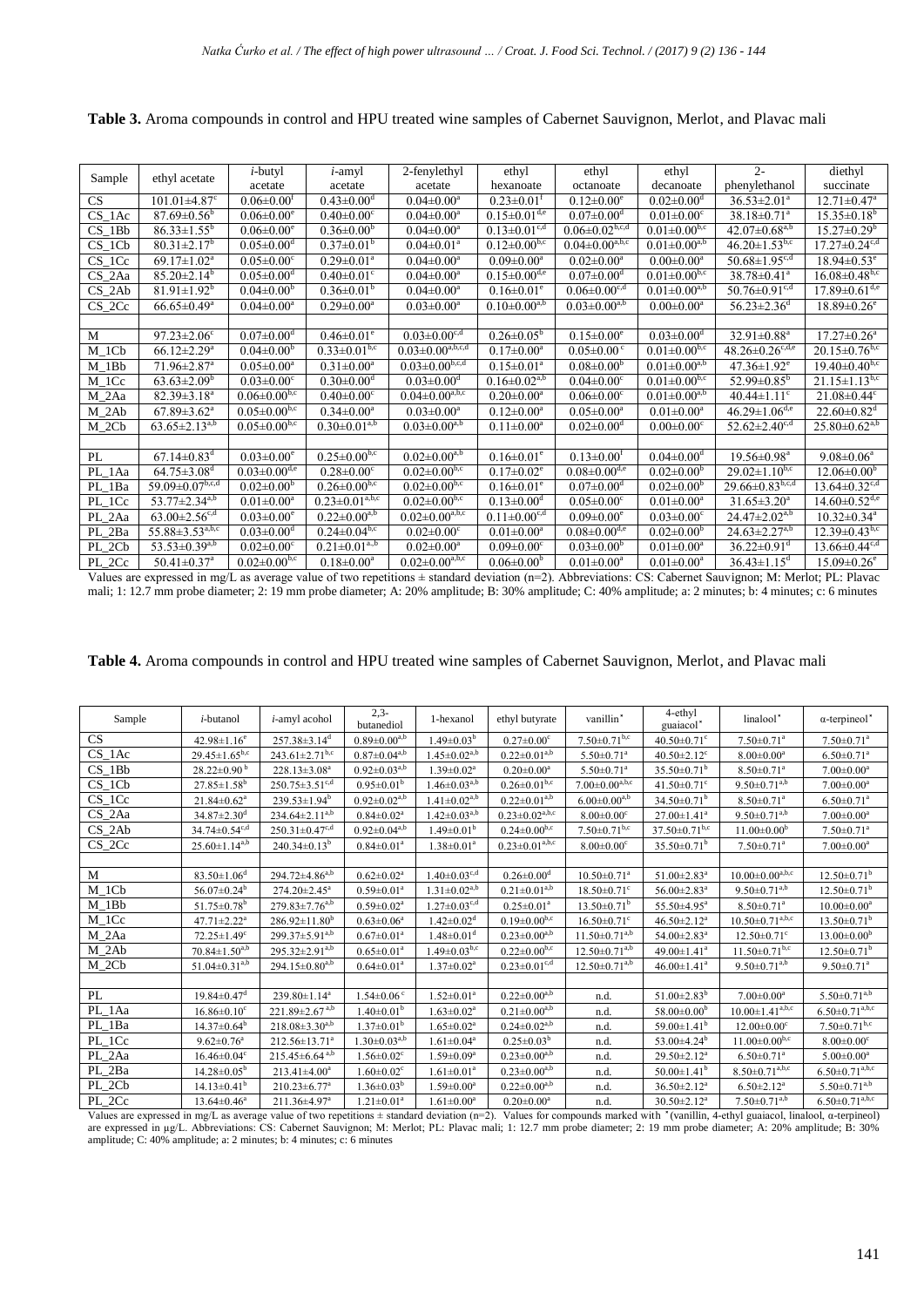

**Fig. 1.** Projection of the phenolic, colour, and aroma data, and the distribution of control and HPU treated wine samples in the two-dimensional system defined by PC1 and PC2

On the other hand, all treated wine samples showed higher content of diethyl succinate and 2-phenylethanol aroma compounds characteristic for the wine aging process. The concentration of 2-phenylethanol increased for 5-39 % in the case when the 12.7 mm diameter probe was used and for 6-47% when the 19 mm diameter probe was used, considering the applied amplitude, treatment duration, and treated sample variety. Furthermore, the concentration of diethyl succinate increased for 17-33% in Cabernet Sauvignon, for 11-34% in Merlot, and for about 25-40% in Plavac mali wine samples (depending on the selected treatment parameters). The most important influence of the HPU treatment on the formation of aroma compounds characteristic for the wine aging process is shown in the variety Plavac mali, followed by Merlot and Cabernet Sauvignon.

In accordance with earlier studies, all treated wines showed changes in phenolic composition, chromatic characteristics, as well as the aroma composition. However, these chemical changes showed to be treatment and cultivar dependent.

In order to compare the analyzed wine samples according to the phenolic, colour composition, and aroma compounds content, principal component analysis (PCA) was conducted. Applying PCA to the concentrations of variables (phenolic composition, colour parameters and aroma

composition) of control and treated wine samples of all three used grape varieties, five factors were extracted with eigenvalues higher than 1, explaining 90.78% of the overall variance. The first two factors (PC1 and PC2) accounted for 72.65% of total variance.

The projection of samples and the analyzed chemical variables in the two-dimensional coordinate system defined by the first two variables is shown in Figure 1. The first variable, explaining 49.50% of the total variance, was strongly negatively correlated with total anthocyanins (-0.90) and certain free anthocyanins (delfinidin-3-*O*-glucoside (-0.97), petunidin-3-*O*glucoside (-0.96), malvidin-3-*O*-glucoside (-0.73), and peonidin and malvidin acetyl glucosides (- 0.64; -0.78)), as well as with volatile sample compounds: Ethyl acetate (-0.68), *i-*butyl acetate (-0.81), *i*-butanole (-0.78), *i*-amil acetate (-0.82), *i-*amil alcohol (-0.81), 2-phenylethyl acetate (-0.86), and diethyl succinate  $(-0.74)$ , 2-phenylethanol  $(-0.75)$ , and highly positively correlated with total polyphenols (0.99), free anthocyanin coumaroyl glucosides: Peonidin-3-(6-*O-p*-coumaroyl) glucoside (0.82) and malvidin-3-(6-*O-p*-coumaroyl) glucoside (0.90), and volatile 2,3-buthandiol (0.95) and 1-hexanol (0.83). The second principal component, explaining 23.15% of the total variance, showed a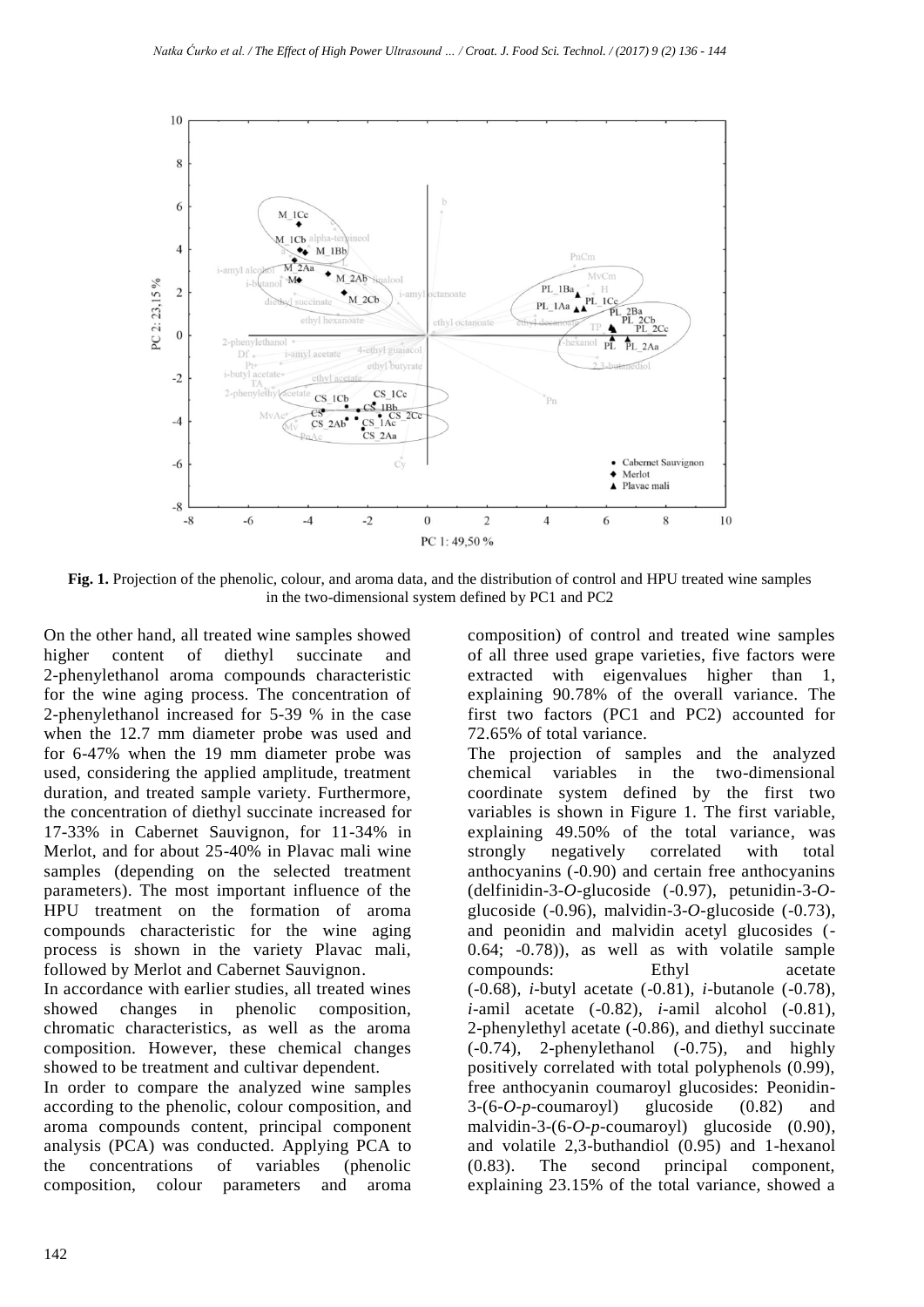strong negative correlation only with cyanidin-3-*O*glucoside (-0.95) and peonidin-3-*O*-glucoside (-0.72), while showing a positive correlation with all chromatographic characteristics, especially b (0.96) and c (0.82).

The grouping of wine varieties according to the PCA analysis can be easily seen in Figure 1. The wine samples of Cabernet Sauvignon are placed on the left side of the first factorial plane and displaced from the other two wine varieties used in this experiment. They are characterized by higher concentrations of compounds which negatively correlate with both the first and the second factorial plane. The Merlot wine samples are placed on the left side of the first factorial plane and are characterized by high concentrations of compounds which positively correlate with the second factorial plane. The Plavac mali wine samples are located on the right side of the first factorial plane and are characterized by higher concentrations of total polyphenols, free coumaroyl anthocyanins, and wine esters (ethyl octanoate and ethyl decanoate). Also, there is a clear separation of treated wine samples according to the diameter size of the probe, which emphasizes the importance of appropriate probe selection among the other process parameters.

# **Conclusions**

The application of HPU affects the chemical composition of treated red wines by inducing chemical reactions, which results in the decrease of phenolic content and chromatic characteristics, while on the other hand contributes to the aging aroma composition. The intensity of the mentioned chemical changes depends on the applied treatment and the treated red cultivar. Respectively, among the three different parameters, the selection of the probe diameter proved to be the most discriminatory parameter, since the PCA analysis showed a significant separation of the wine samples treated with the 12.7 and the 19 mm diameter probe, regardless of the amplitude level, processing time, or wine variety. A 12.7 mm diameter probe, lower amplitude (20%), and shorter processing time (2 minutes) showed a generally more favourable and lighter impact on the phenolic, colour, and aroma content of the treated wines, in comparison with the 19 mm diameter probe, higher amplitude (40%), and longer processing time (6 minutes).

### *Acknowledgements*

This paper has been funded by the Croatian Science Foundation project IP-09-2014-3796.

### **References**

- Câmara J.S., Alves M.A., Marques, J.C. (2006): Multivariate analysis for the classification and differentiation of Madeira wines according to main grape varieties. *Talanta* 68 (5), 1512-1521. [https://doi.org/10.1016/j.talanta.2005.08.012.](https://doi.org/10.1016/j.talanta.2005.08.012)
- Carrera, C., Ruiz-Rodríguez, A., Palma, M., Barroso, C.G. (2012): Ultrasound assisted extraction of phenolic compounds from grapes. *Anal. Chim. Acta* 732, 100- 104. [https://doi.org/10.1155/2014/864654.](https://doi.org/10.1155/2014/864654)
- Cui, Y., Lv, W., Liu, J., Wang, B. (2012): Effect of different ending fermentation technologies on microbial-stability of Italian Riesling low alcohol sweet white wine. *Ad. Mat. Res.* 393-395, 1165-1168. [https://doi.org/10.4028/www.scientific.net/AMR.393](https://doi.org/10.4028/www.scientific.net/AMR.393-395.1165) [-395.1165.](https://doi.org/10.4028/www.scientific.net/AMR.393-395.1165)
- Central Bureau of the Commission Internationale de L'Ectarge (1986): Colorimetry. Publication CIE No. 15.2., Vienna.
- Ćurko N., Kovačević Ganić, K., Gracin, L., Đapić, M., Jourdes, M., Teissedre, P.L. (2014): Characterization of seed and skin polyphenolic extracts of two red grape cultivars grown in Croatia and their sensory perception in a wine model medium. *Food Chem.*145, 15-22. [https://doi.org/10.1016/j.foodchem.2013.07.131.](https://doi.org/10.1016/j.foodchem.2013.07.131)
- Ferraretto, P., Celotti, E. (2016): Preliminary study of the effects of ultrasound on red wine polyphenols. *CyTA - Journal of Food* 14 (4), 1-7. [https://doi.org/10.1080/19476337.2016.1149520.](https://doi.org/10.1080/19476337.2016.1149520)
- García Martín, J.F., Sun, D.-W. (2013): Ultrasound and electric fields as novel techniques for assisting the wine ageing process: The state-of-art research, *Trends Food Sci. Technol.* 33 (1), 40-53. [https://doi.org/10.1016/j.tifs.2013.06.005.](https://doi.org/10.1016/j.tifs.2013.06.005)
- Gracin, L., Režek Jambrak, A., Juretić, H., Dobrović, S., Barukčić, I., Grozdanović, M., Smoljanić, G. (2016): Influence of high power ultrasound on *Brettanomyces* and lactic acid bacteria in wine in continuous flow treatment. *Appl. Acoust.*103, 143-147. [https://doi.org/10.1016/j.apacoust.2015.05.005.](https://doi.org/10.1016/j.apacoust.2015.05.005)
- Hernanz, D., Heredia Mira, F.J., Beltran, R., Fernández, M.A. (1999): Optimization of an extraction method of aroma compounds in white wine using ultrasound. *Talanta* 50 (2), 413-421. [https://doi.org/10.1016/S0039-9140\(99\)00128-9.](https://doi.org/10.1016/S0039-9140(99)00128-9)
- Jiranek, V., Grbin, P., Yap, A., Barnes, M., Bates, D. (2008): High power ultrasonics as a novel tool offering new opportunities for managing wine microbiology. *Biotechnol. Lett.* 30 (1), 1-6. [https://doi.org/10.1007/s10529-007-9518-z.](https://doi.org/10.1007/s10529-007-9518-z)
- Knorr, D., Zenker, M., Heinz, V., Lee, D.-U. (2004): Applications and potential of ultrasonics in food processing. *Trends Food Sci. Technol.* 15 (5), 261- 266. [https://doi.org/10.1016/j.tifs.2003.12.001.](https://doi.org/10.1016/j.tifs.2003.12.001)
- Ky, I., Lorrain, B., Kolbas, N., Crozier, A., Teissedre, P. L. (2014): Wine by-products: Phenolic characterization and antioxidant activity evaluation of grapes and grape pomaces from six different french